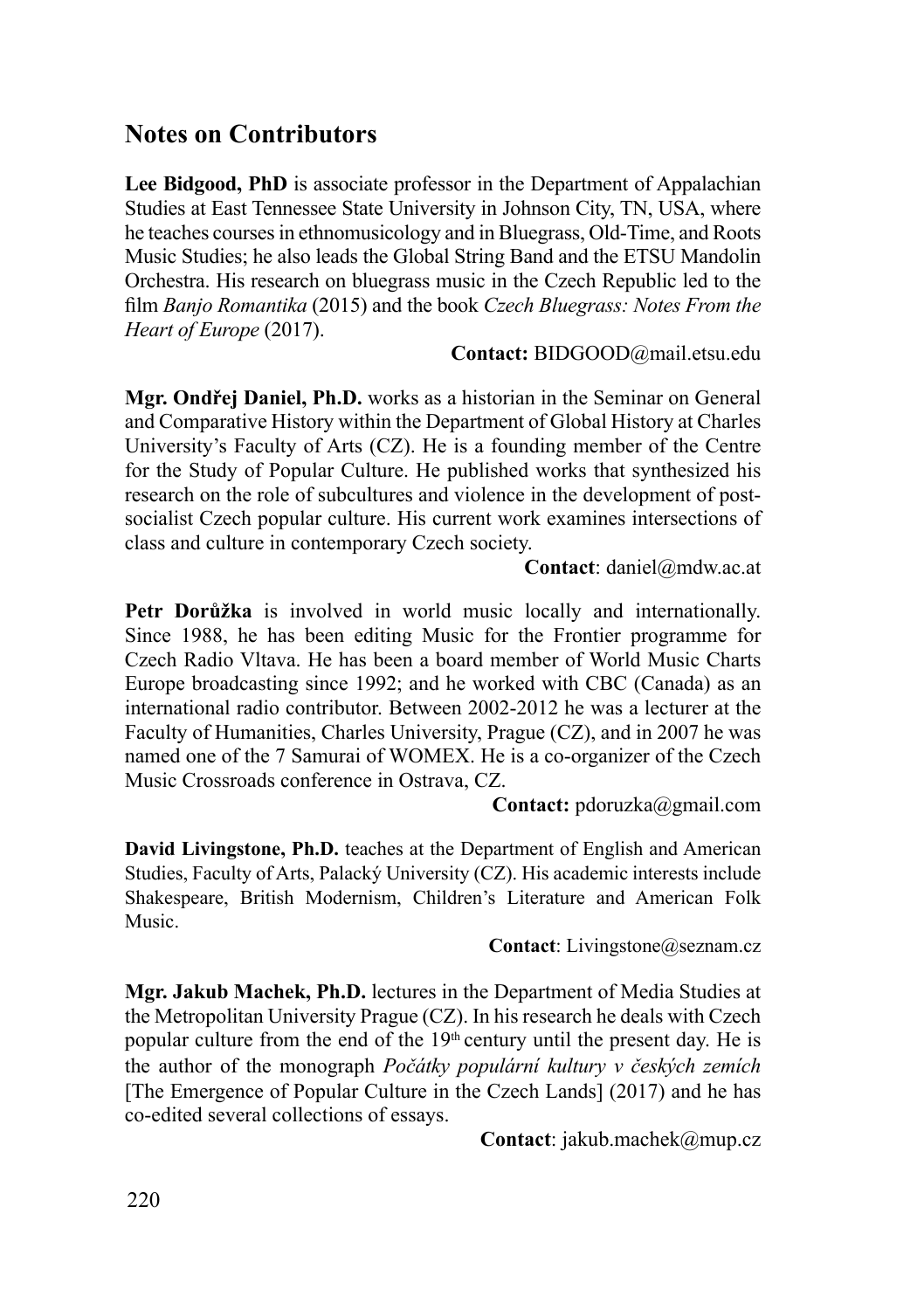**Jiří Moravčík** is a free-lance music publicist specializing in world music and traditional music. He cooperates with musica magazines (UNI, Harmonie, Folk, Crossroads) and in addition, his articles were published in the daily press too. He prepares programs on music and comments on them for Czech Radio Vltava and Czech Radio Hradec Králově.

**Contact**: jiri.moravcik@world-music.cz

**Prof. PhDr. Martina Pavlicová, CSc.** graduated in ethnology from the Faculty of Arts, Masaryk University, Brno (CZ). She started her academic path as a research fellow there, and since 1992 has been working at the Institute of European Ethnology, Masaryk University. Her research interests include historiography, the theory of ethnology, and the study of folklore and folklorism. **Contact:** pavlicov@phil.muni.cz

**PhDr. Irena Přibylová, Ph.D.** graduated from Masaryk University, Brno (CZ) and Palacký University, Olomouc (CZ), with study stays at Indiana University (Bloomington, IN, USA), University of Toronto (CAN), and elsewhere. With her lifelong interest in the media and ethnic, folk, and bluegrass music of English-speaking countries, she has helped promote the popularity of these genres in the Czech lands.

**Contact:** irenap@volny.cz

**PhDr. Jan Sobotka** graduated from the Faculty of Arts, Charles University, Prague (CZ) in library science and information science. He works at the National Library, Prague. Since 1990, he has published materials on the folk song revival in a variety of media, including radio. He is an active performer of blues music and related genres.

Contact: brokenharp@centrum.cz

**Mgr. et Mgr. Milan Tesař** is editor-in-chief of the Music Department of Radio Proglas. In his music writing activities, he cooperates with other Czech media (the Harmony and UNI magazines, Katolický týdeník / Catholic Weekly, the Brno: City of Music website, Czech Radio Jazz). He deals mainly with nonmainstream genres such as contemporary folk music, blues, world music, and alternative music.

**Contact:** tesar@proglas.cz

**PhDr. Marta Toncrová** workes at the Institute of Ethnology of the Czech Academy of Sciences, Brno branch. Her activities include research on singing occasions in rural and urban environments, bibliographical studies of performers, inter-ethnic relations in music folklore, contemporary ethnic and culture traditions, and the preparation of song editions.

Contact: marta.toncrova@seznam.cz